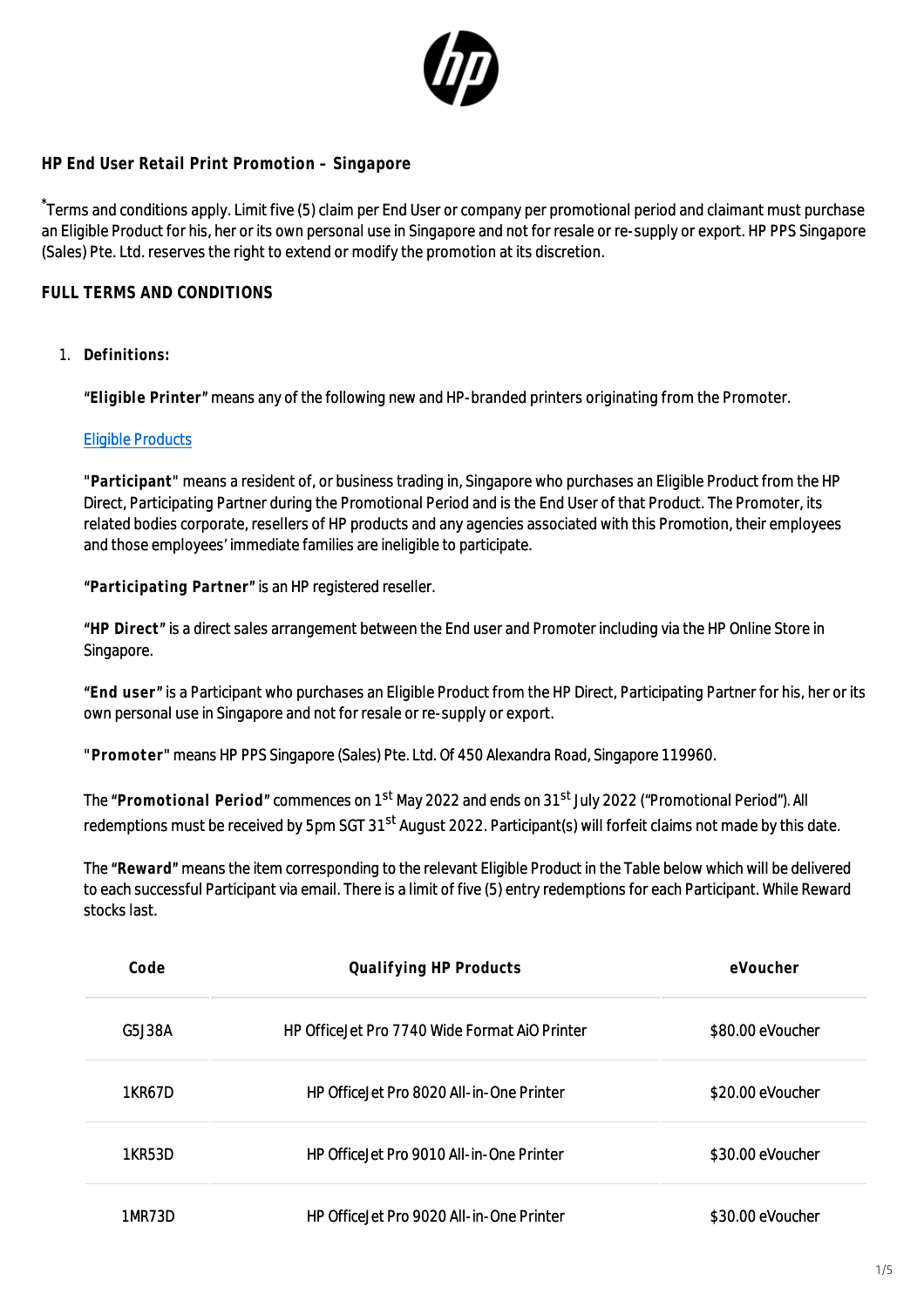

| 229X1D        | HP OfficeJet Pro 8020e All-in-One Prntr | \$20.00 eVoucher  |
|---------------|-----------------------------------------|-------------------|
| 226Y2D        | HP OfficeJet Pro 9020e All-in-One Prntr | \$50.00 eVoucher  |
| 22A60D        | HP OfficeJet Pro 9010e All-in-One Prntr | \$30.00 eVoucher  |
| CZ992A        | HP OfficeJet 250 Mobile Printer         | \$50.00 eVoucher  |
| 5SE17A        | HP ENVY 6020 All-in-One                 | \$20.00 eVoucher  |
| 5SE46A        | HP ENVY Pro 6420 All-in-One             | \$20.00 eVoucher  |
| 223N6A        | HP Envy 6020e AiO Printer               | \$20.00 eVoucher  |
| 223R6A        | HP Envy 6420e AiO Printer               | \$20.00 eVoucher  |
| <b>7MD68A</b> | HP Laserjet M111w Printer               | \$20.00 eVoucher  |
| 9YF95A        | HP LaserJet MFP M236dw Printer          | \$40.00 eVoucher  |
| 9YG09A        | HP LaserJet MFP M236sdw Printer         | \$40.00 eVoucher  |
| G3Q75A        | HP LaserJet Pro MFP M227fdw Printer     | \$50.00 eVoucher  |
| <b>7MD74A</b> | HP Laserjet MFP M141w Printer           | \$30.00 eVoucher  |
| <b>7KW75A</b> | HP Color LaserJet Pro MFP M283fdw Prntr | \$120.00 eVoucher |
| 3QA55A        | HP Color LJ Enterprise MFP M480f        | \$100.00 eVoucher |
| 3PZ95A        | HP LJ Ent M455dn                        | \$200.00 eVoucher |
| 3PZ55A        | HP LJ Enterprise MFP M430f              | \$150.00 eVoucher |
| 3PZ15A        | HP LJ Enterprise M406dn                 | \$50.00 eVoucher  |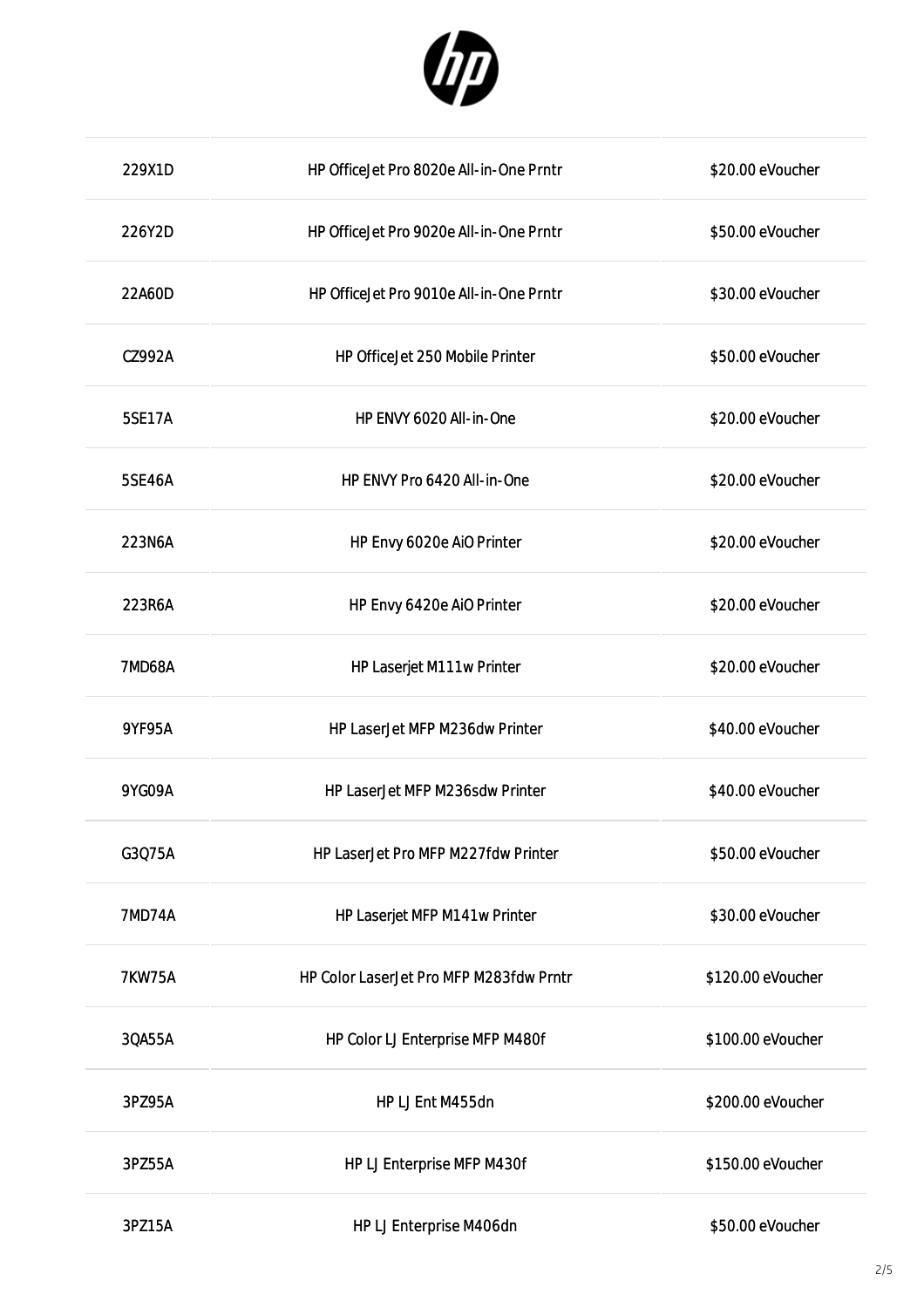

| A3E42A        | <b>HP LaserJet Pro MFP M435nw Printer</b>   | \$100.00 eVoucher |
|---------------|---------------------------------------------|-------------------|
| <b>B6S02A</b> | <b>HP LaserJet Pro M706n Printer</b>        | \$300.00 eVoucher |
| L2763A        | HP ScanJet Ent Flow N9120 fn2 Scanner       | \$100.00 eVoucher |
| <b>W1A56A</b> | HP LaserJet Pro M404dw Printer              | \$50.00 eVoucher  |
| <b>W1A52A</b> | <b>HP LaserJet Pro M404dn Printer</b>       | \$50.00 eVoucher  |
| <b>W1Y45A</b> | HP Color LaserJet Pro M454dw Printer        | \$200.00 eVoucher |
| <b>W1Y44A</b> | <b>HP Color LaserJet Pro M454dn Printer</b> | \$200.00 eVoucher |
| <b>W1A77A</b> | HP Color LaserJet Pro MFP M479dw Prntr      | \$100.00 eVoucher |
| <b>W1A80A</b> | HP Color LaserJet Pro MFP M479fdw Prntr     | \$100.00 eVoucher |
| <b>W1A29A</b> | HP LaserJet Pro MFP M428fdn Printer         | \$150.00 eVoucher |
| <b>W1A30A</b> | <b>HP LaserJet Pro MFP M428fdw Printer</b>  | \$150.00 eVoucher |

Information on how to enter this Promotion and Reward redemption details form part of these terms and conditions. By submitting an entry, the Participant agrees to these terms and conditions.

- 2. Entry is only open to a Participant. The Promoter reserves the right to verify the validity of each entry, including whether the entrant qualifies as a "Participant". The Promoter reserves the right to disqualify any Participant or person tampering with the entry process or any entrant who does not meet the eligibility requirements or does not comply with these terms and conditions.
- 3. To be eligible for the Promotion the participant must:
	- i. within the Promotional Period, purchase in Singapore from a Participating Partner or HP Direct, in one(1) transaction, an eligible printer.
	- ii. be the End User of that Eligible Product, and
	- iii. provide the following correct details in the online Promotion entry form; End User (customer) first name, End User last name, Email address, Mobile number, Eligible Product part number, Eligible Product serial number, Quantity, Purchase date, Reseller name, Purchase Price of HP Printer, Invoice number and the supporting tax invoice to the Promotion website at [www.hp.com/sg/printrewards](http://www.hp.com/sg/printrewards) as a PDF, JPG or other supported file type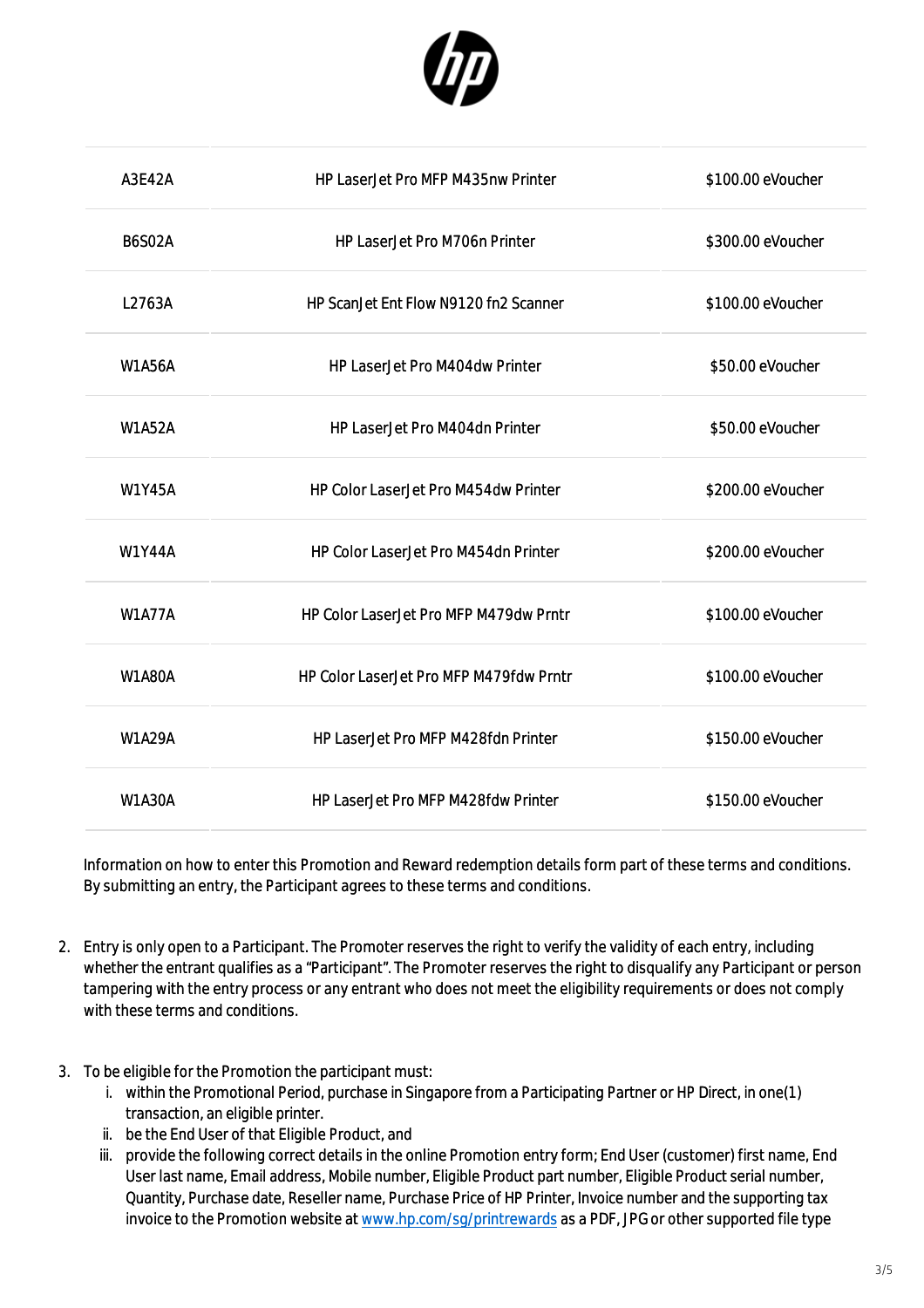

using the document upload facility that will be provided at the website;

The corresponding tax invoice submitted must contain the following:

- 1. Participating HP Reseller company name or HP Online Store
- 2. Participating HP Reseller company Business Number or HP Online Store
- 3. Sale purchase date
- 4. Sale purchase price
- 5. List of Eligible Printer sold
- 6. Invoice number

Hand written tax invoices and delivery dockets will not be accepted as proof of purchase. Any claim form submitted without the required proof of purchase documentation will be rejected. All entries must be received by 5PM SGT 31st August 2022.

- 4. Claim limit of five (5) redemptions per Eligible Printer for each Participant.
- 5. The Promoter will accept no responsibility for late, lost or misdirected mail. Further, TO THE EXTENT PERMITTED BY LAWS of Singapore, the Promoter excludes liability for any problems or technical malfunction of any telephone network or lines, computer online systems, servers, or providers, computer equipment, software, technical problems or traffic congestion on the Internet or any website, or any unauthorized intervention, or any combination thereof, including any non-delivery or corruption of entries to the Promoter, injury or damage to Participants' or any other person's computer related to or resulting from participation in or down-loading any materials in respect of this Promotion. The use of any automated entry software or any other mechanical or electronic means that allows a Participant to automatically enter repeatedly is prohibited and will render all entries submitted by that Participant invalid. If the Promoter has not entered into any correspondence with the Participant prior to the last mail date of the Promotion, it is the responsibility of the Participant to contact the Promoter to ensure their claim has been received and/or has been verified.
- 6. The Promoter reserves the right to extend the closing date of this Promotion or amend the terms at its discretion.
- 7. This Promotion is not valid in conjunction with any other offer or promotional product bundle outside of this offer.
- 8. Entries will be deemed invalid if the same invoice is used on more than one entry.
- 9. The Promoter's decision on all matters pertaining to this Promotion is final and binding and no correspondence will be entered into, except as otherwise stated in these terms and conditions. No correspondence will be entered into after 6 weeks of closing date of this Promotion.
- 10. The pre-paid gift card can be used in accordance with the terms and conditions provided by the respective retailer. Check the respective company's website for further details. The promoter will not be responsible for any card being declined by any retailer. By accepting the terms and conditions you are aware of details and restrictions of the prepaid gift card. Claims are not transferable or assignable. Only the Participant who purchased an Eligible Product may submit a claim.
- 11. Once claims have been received and verified please allow up to approximately 75 days for receipt of the Reward.